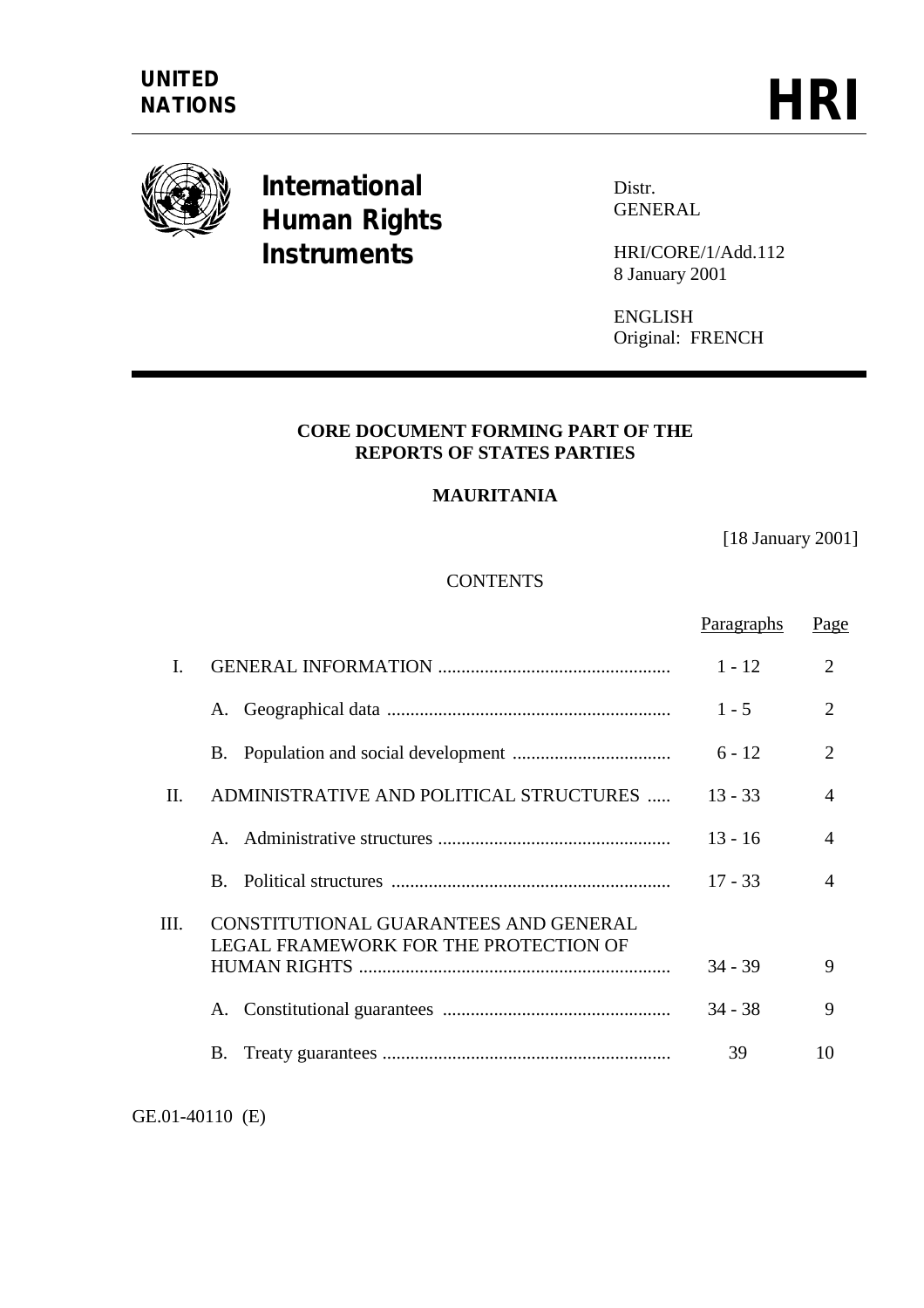## **I. GENERAL INFORMATION**

## **A. Geographical data**

1. The Islamic Republic of Mauritania lies between lat. 15º and 27º N and long. 6º and 19º W , with a surface area of 1,037,000 km².

2. The country is bounded on the north-west by Western Sahara, on the north by Algeria, on the east by Mali, on the south by Mali and Senegal and on the west by the Atlantic Ocean.

3. In the central and northern parts of the country the landscape is in the form of mountainous plateaus, such as the Adrar and Tagant Massifs, which rise to a height of 400 to 800 m. The Senegal River valley, known as Chemama, extends through the south, while the remainder of the country consists chiefly of sand-dune formations.

4. Mauritania is divided into four climate zones:

 (a) The pre-Sahelian or Senegal River zone, which is characterized by annual rainfall of as much as 300-400 mm and flood recession agriculture;

 (b) The Sahelian zone, which has a dry climate characterized by an annual rainfall of between 100 and 300 mm;

 (c) The vast Saharan zone in the north, where rainfall is highly irregular, totalling less than 100 mm a year, and sources of water are scarce outside a few oases where the introduction of large palm plantations has fostered the growth of sizeable settlements;

(d) A coastal zone influenced by the Atlantic Ocean.

5. Mauritania was severely affected by the 1972-1984 drought, which resulted in major population movements and significantly limited the country's ability to engage in agriculture and livestock-raising, causing the standard of living in rural areas to decline. Despite increased rainfall in recent years, the social and economic situation in these areas remains fragile.

### **B. Population and social development**

6. The population of Mauritania was estimated at 2,350,000 inhabitants in 1996. With regard to its structure, the population comprises an Arab majority and non-Arabic-speaking Pular, Soninke and Wolof. These groups have lived in harmony, unity and solidarity for centuries and have succeeded in forging a united and brotherly nation both before and during the period of colonization and in their new modern State.

7. In terms of beliefs, the Mauritanian people is exclusively Muslim. Mauritanians have always been Sunni Muslims, following the Malakite rite. This is a moderate form of Islam, free from any sectarianism or dogmatism. Owing to its tolerance, it encourages solidarity, fosters unity, disdains violence and hatred and combats arbitrariness and oppression. It has been the true unifying agent of the national character.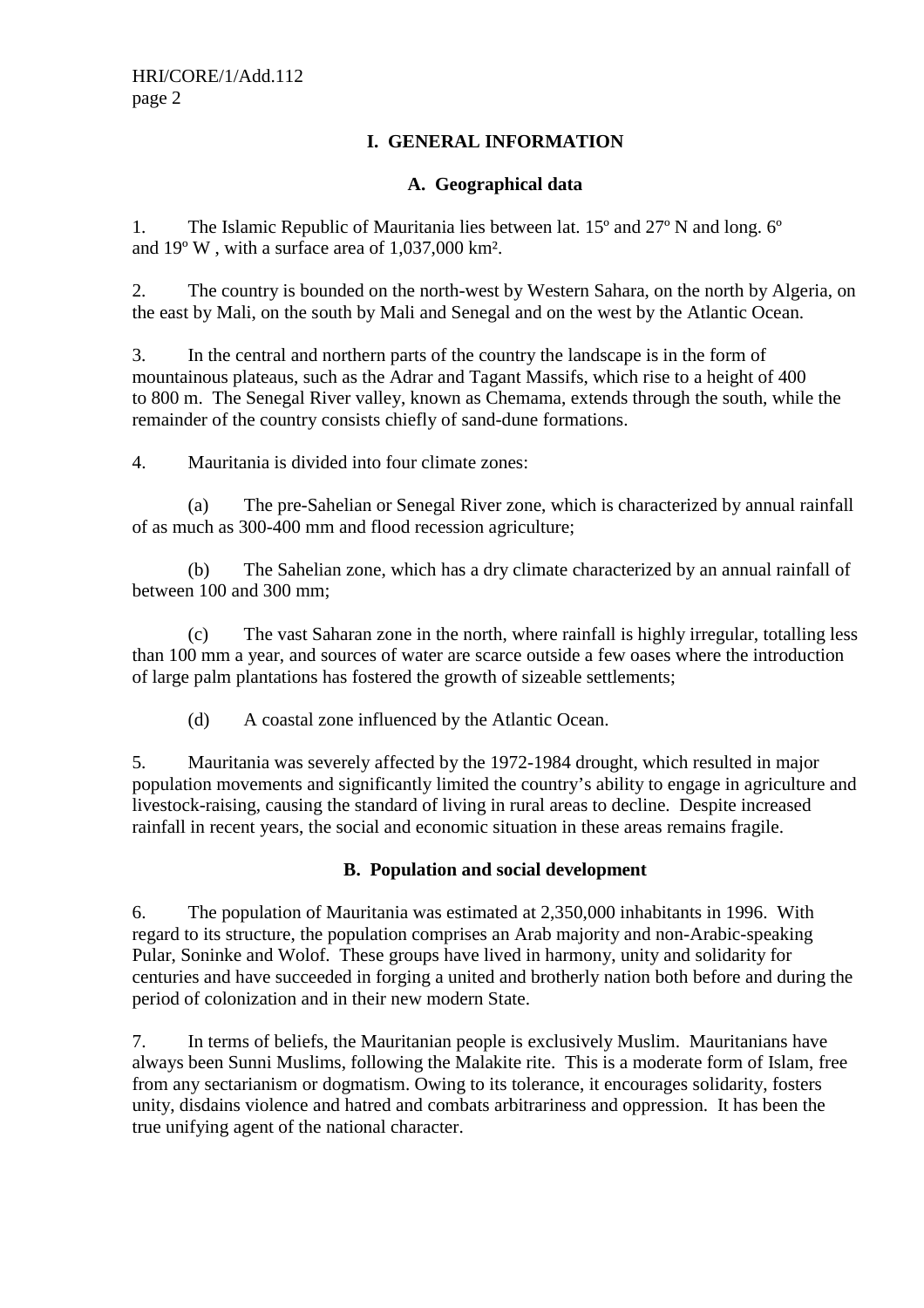8. The annual population growth rate is 2.9 per cent; life expectancy at birth is 51.3 years and the fertility rate is 6.32 per cent.

9. The worsening of climatic conditions during the past 20 years as a result of drought has led to a massive movement of population towards the towns and thus to an urbanization fraught with problems. In 1970 rural nomads accounted for 72 per cent of the total population; this proportion fell to 32.9 per cent in 1977 and 11.4 per cent in 1988.

10. A breakdown of the population by age group reveals that half the population is under the age of 18.

11. The population policy statement adopted by the Government sets sustainable improvement in living conditions as the main goal; this is to be achieved through the continuation of ambitious poverty-reduction, literacy, food security, land reform and women's programmes.

12. An improvement in the main socio-economic indicators reflects the progress that has been achieved in the area of social development during the past decade, as seen from the following table:

| SOCIO-ECONOMIC INDICATORS                            | 1988      | 1998    |
|------------------------------------------------------|-----------|---------|
| Total population (thousands)                         | 1864      | 2 4 9 3 |
| Area (km <sup>2</sup> )                              | 1 030 700 |         |
| Population density (inhabitants/km <sup>2</sup> )    | 1.8       | 2.4     |
| Per capita GDP (in local currency, ouguiyas)         |           | 80 271  |
| Access to heath-care services (%)                    | 33        | 79      |
| Access to drinking water (installations)             | 435       | 2018    |
| Access to adequate sanitation facilities             | 50        | 61      |
| Crude primary school enrolment rate (%)              | 52.2      | 86.00   |
| Crude secondary enrolment rate (%)                   |           | 37.4    |
| <b>Boys</b>                                          |           | 39.4    |
| Girls                                                |           | 35.3    |
| Higher education (students registered) (20-24 years) | 1997      | 9 1 4 7 |
| Literacy rate $(\%)$                                 | 38.4      | 52.4    |
| Aged 15 years and over (%)                           |           | 50.8    |
| GDP growth (%)                                       |           | 2.29    |
| Life expectancy at birth (years)                     | 48.3      | 52.8    |
| Crude birth rate (%)                                 | 45.2      | 43.7    |
| Crude mortality rate (%)                             | 18.1      | 14.1    |
| Infant mortality (per 1,000 live births)             | 124       | 105.5   |
| Maternal mortality (per 100,000 live births)         | 960       | 904     |
| Fertility rate (children per woman)                  | 6.3       | 6.3     |
| Number of inhabitants per doctor                     | 10 2 25   | 9518    |
| Urban population $(\%)$                              | 41.6      | 53.0    |
| Rural population (%)                                 | 58.4      | 47.00   |
| Annual growth rate (%)                               |           |         |
| Total population                                     | 2.93      | 2.98    |
| Urban population                                     |           | 5.3     |
| Rural population                                     |           | 0.49    |
| Active population (thousands)                        | 583 241   | 728 462 |
| Crude participation rate (%)                         | 31.11     | 29.2    |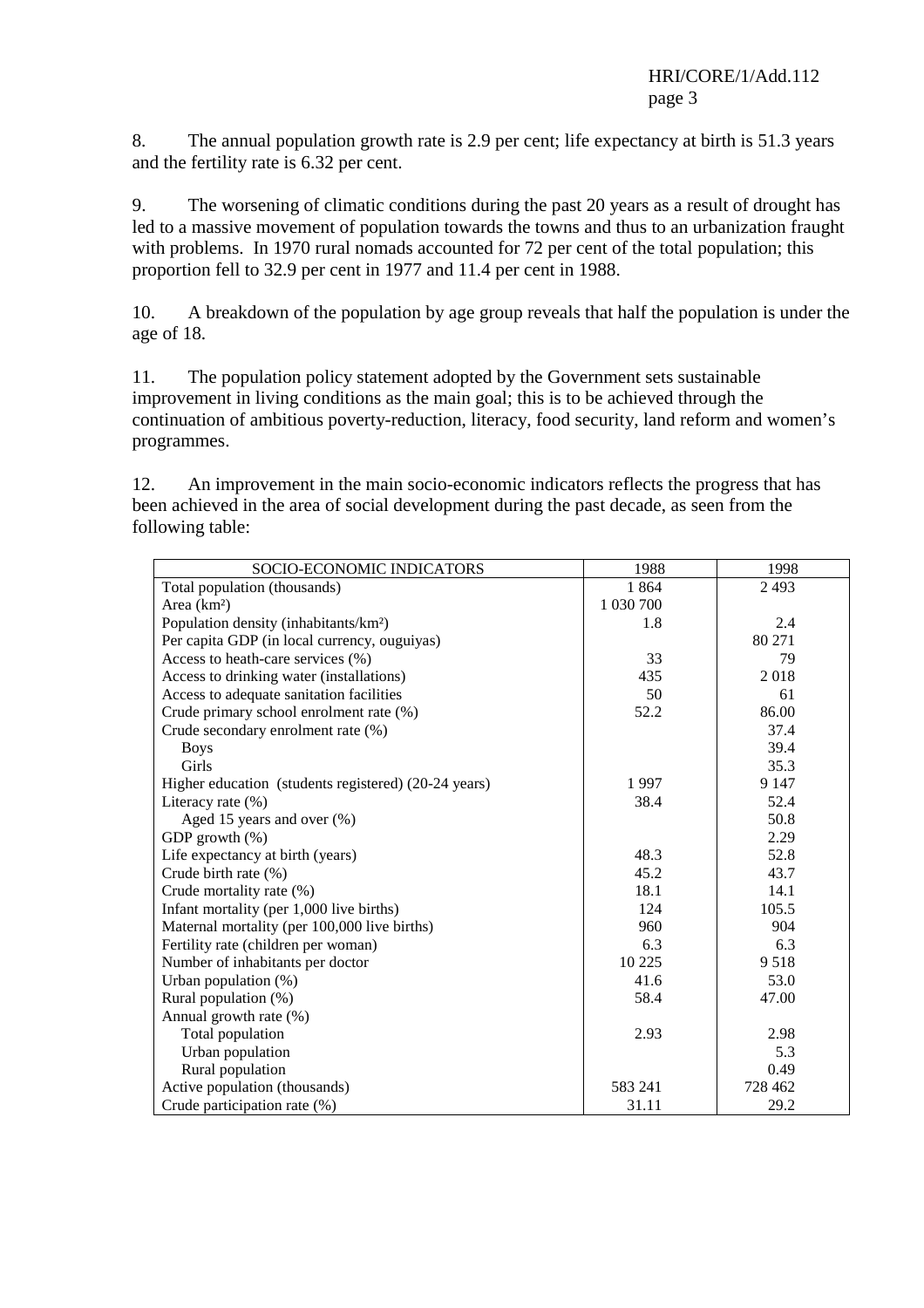# **II. ADMINISTRATIVE AND POLITICAL STRUCTURES**

### **A. Administrative structures**

13. Mauritania is divided into 13 wilayas (regions), including the Nouakchott Capital District. Each wilaya forms a decentralized administrative unit. Wilayas are divided into moughataas (departments), which are subdivided into districts. The smallest administrative unit is the commune. There are 53 moughataas and 208 communes in the country.

14. Each wilaya is under the authority of a wali (governor), who represents the executive power; moughataas are headed by a hakem (prefect) and districts by a district chief.

15. Since 1989 the Government has been carrying out an administrative and institutional reform aimed at reorganizing the civil service so that it better meets the needs of the population. Decentralization of administrative structures has been the strategic tool of choice, mainly because it is better suited to solving administrative, organizational and institutional problems that were previously dealt with by centralized systems.

16. Decentralization works particularly well in the areas of education, health care and rural development because of their impact on the population's daily life.

### **B. Political structures**

- 17. Mauritania's modern political history can be divided into three distinct periods:
	- (a) French colonial rule (1903-1960);
	- (b) The period of emergency rule under two separate regimes:
		- (i) The civilian regime marked by single-party rule by the Parti du peuple mauritanien (1961-1978);
		- (ii) The military regime, with power concentrated in the hands of military committees (1978-1991);

 (c) Multiparty democracy (since 1991), with a Constitution adopted following a popular referendum.

18. For practical reasons, this document will focus on the political structures set up since the advent of multiparty democracy.

19. The Constitution establishes the political, economic, cultural and social rights of all segments of Mauritanian society and reaffirms Mauritania's commitment to the Universal Declaration of Human Rights and to the African Charter of Human and Peoples' Rights. It guarantees the separation of powers, but also provides for a balance between them.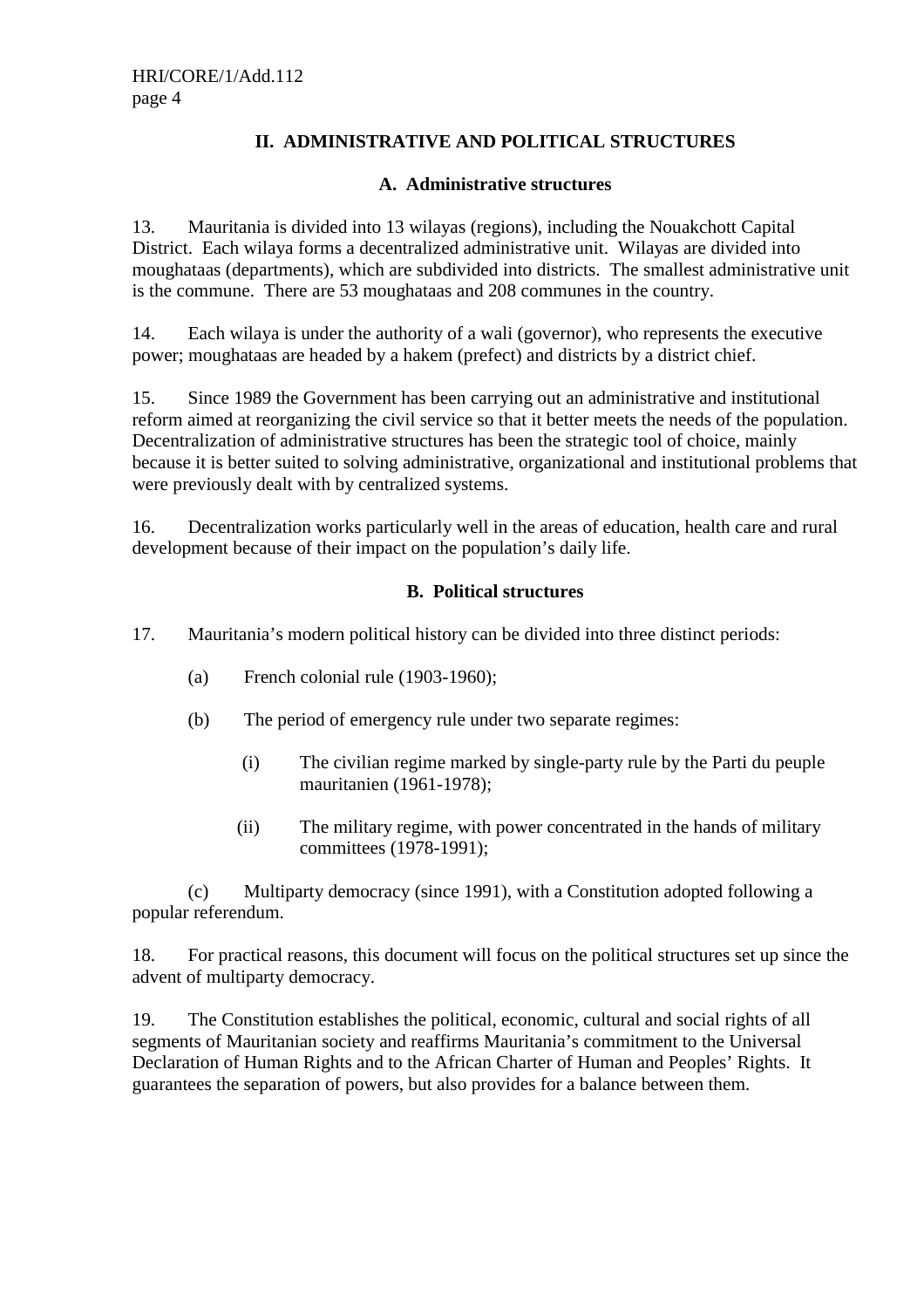## **1. The President of the Republic**

20. The President of the Republic is the guarantor of the Constitution. He personifies the State and ensures the regular and ongoing functioning of government. He is elected to a six-year term by direct universal suffrage. In order to avoid the undue influence of particular groups, every presidential candidate must be sponsored by 50 municipal councillors, who must represent at least 10 wilayas; no wilaya can provide more than one fifth of a candidate's sponsors.

### **2. The Government**

21. Under the leadership of the Prime Minister, the Government ensures that general State policy is implemented in accordance with guidelines issued by the President of the Republic. Members of the Government are appointed by the President of the Republic on the proposal of the Prime Minister.

### **3. Parliament**

22. Parliament is bicameral, comprising the Senate and the National Assembly.

23. Deputies to the National Assembly are elected to a five-year term by direct universal suffrage, while senators are elected to a six-year term by indirect universal suffrage and represent territorial communities and Mauritanians living abroad. One third of the Senate's membership is renewed every two years.

24. Mauritanian legislation covers the fundamental rights and duties of persons, nationality, alien residency requirements, electoral regulations and territorial division into constituencies, regulations governing the ownership of property, the general organization of the civil service, economic and social activities of the State and so forth.

25. The National Assembly may dissolve the Government by a vote of no confidence or by passing a motion of censure.

# **4. The judiciary**

26. The judiciary is independent of the legislative and executive branches.

27. The President of the Republic is the guarantor of the independence of the judiciary. He is assisted in this role by the Supreme Council of the Judiciary, of which he is President, and which is composed of:

- (a) The Minister of Justice, Vice-President;
- (b) The President of the Supreme Court, member;
- (c) The most senior Vice-President of the Supreme Court, member;
- (d) The Procurator-General attached to the Supreme Court, member;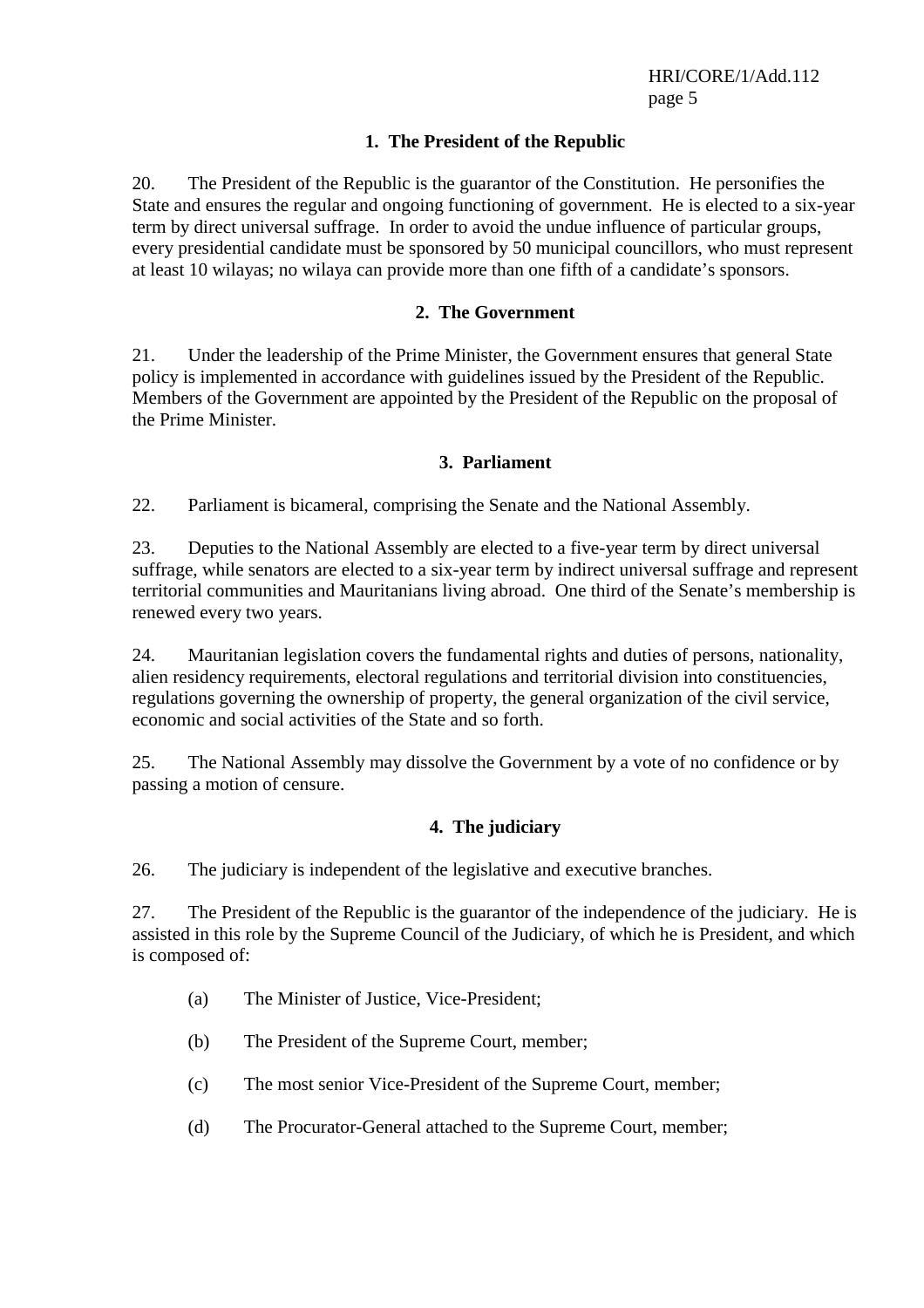(e) The Inspector-General of the judiciary and prisons administration, member;

(f) Three judges elected by their peers to a two-year term, members;

 (g) A non-parliamentary representative of the Senate who is appointed each judicial year by the President of the Senate, member;

 (h) A non-parliamentary representative of the National Assembly who is appointed each judicial year by the President of the Assembly, member.

28. The law guarantees the independence of judges in issuing judgements and protects them from any form of pressure that might influence them in the exercise of their functions (art. 15 of Organic Act No. 94-012 of 17 February 1994, on the status of the judiciary).

29. In Mauritania justice is administered by the following institutions:

 (a) Moughataa courts. These courts have a single judge who presides over the proceedings and is assisted by two co-magistrates;

 (b) Wilaya courts. These comprise four divisions: civil, commercial, administrative and criminal; there are also one or more investigative units. The prosecution is represented in these courts by a Procurator of the Republic or one of his deputies. Each division is presided by a judge who is assisted by two magistrates with consultative powers;

 (c) Labour courts. Labour courts are presided by a judge and co-magistrates, as required by the Labour Code;

 (d) Appeals Court. The Appeals Court, which has the same divisions as the wilaya courts, hears appeals against judgements rendered at first instance. The prosecution is represented by the Appeals Court Procurator or one of his deputies;

 (e) Criminal courts. A criminal court whose jurisdiction and functioning are determined by the Code of Criminal Procedure is established at the administrative seat of each wilaya;

 (f) Supreme Court. This court has a president, four vice-presidents, each of whom is head of a division, and several advisers. The Supreme Court has the following divisions:

- (i) Administrative;
- (ii) Civil and commercial;
- (iii) Social;
- (iv) Criminal.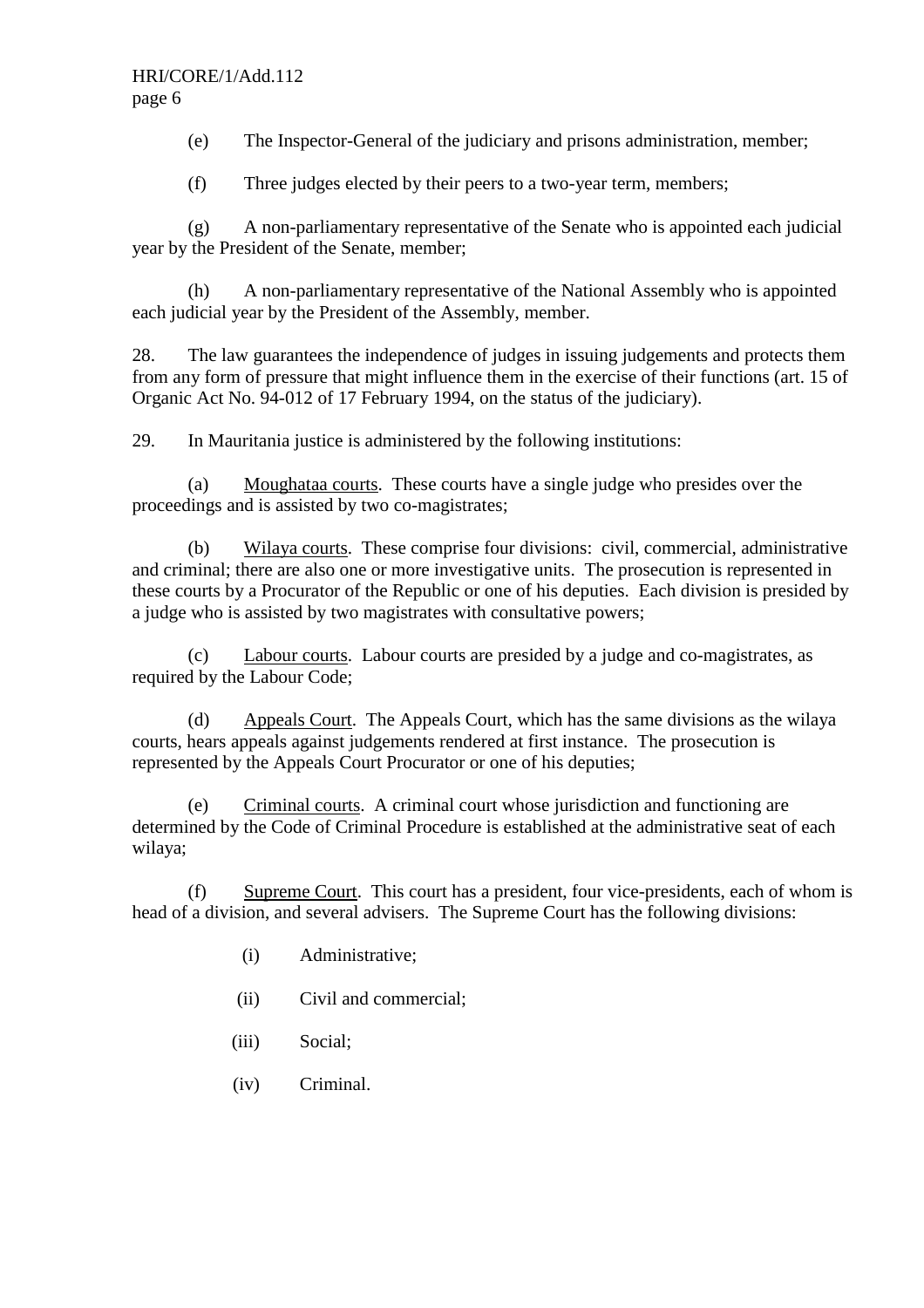30. In administrative matters the Supreme Court has jurisdiction over illegality proceedings, determination of the lawfulness of individual administrative or regulatory acts, litigation concerning the status of public officials or civil servants and local authorities and disputes relating to the public domain.

31. In judicial matters the Supreme Court rules on appeals relating to lack of jurisdiction or violations of the law in respect of decisions rendered without right of appeal by the courts or by the Council for the arbitration of collective labour disputes; it also rules on judgements rendered with or without right of appeal by the moughataa courts. In addition, the Supreme Court may rule on:

- (a) Applications for review;
- (b) Applications for referral to another court;
- (c) Conflict-of-jurisdiction applications;
- (d) Appeals against judicial misconduct;

 (e) Proceedings against judges and certain categories of civil servant, as provided for in the Code of Criminal Procedure;

 (f) Conflicting decisions judgements rendered without right of appeal by different courts in cases involving the same parties and using the same arguments.

32. The Supreme Court may also be invited to give its opinion on questions of a legal nature raised by ministers in connection with the functioning of their departments.

### **5. Other institutional bodies**

33. In addition to the three traditional powers (legislative, executive and judicial), and with a view to strengthening the rule of law, existing democratic organizations have been supported by the establishment of the following bodies:

 (a) Constitutional Council. This body oversees the regularity of elections, considers applications and rules on the constitutionality of laws. It has six members, two of whom are appointed for three years, two for six years and two for nine years. The President of the Republic nominates a member of each group and appoints the Council President from among them. The President of the National Assembly nominates one member for nine years and one for three years. The President of the Senate nominates one member for six years;

 (b) High Court of Justice. This Court is composed of members who are elected in equal number by the National Assembly and the Senate from among their members after each parliamentary election. The Court has jurisdiction to hear cases of aggravated high treason by the President of the Republic, the Prime Minister or members of the Government;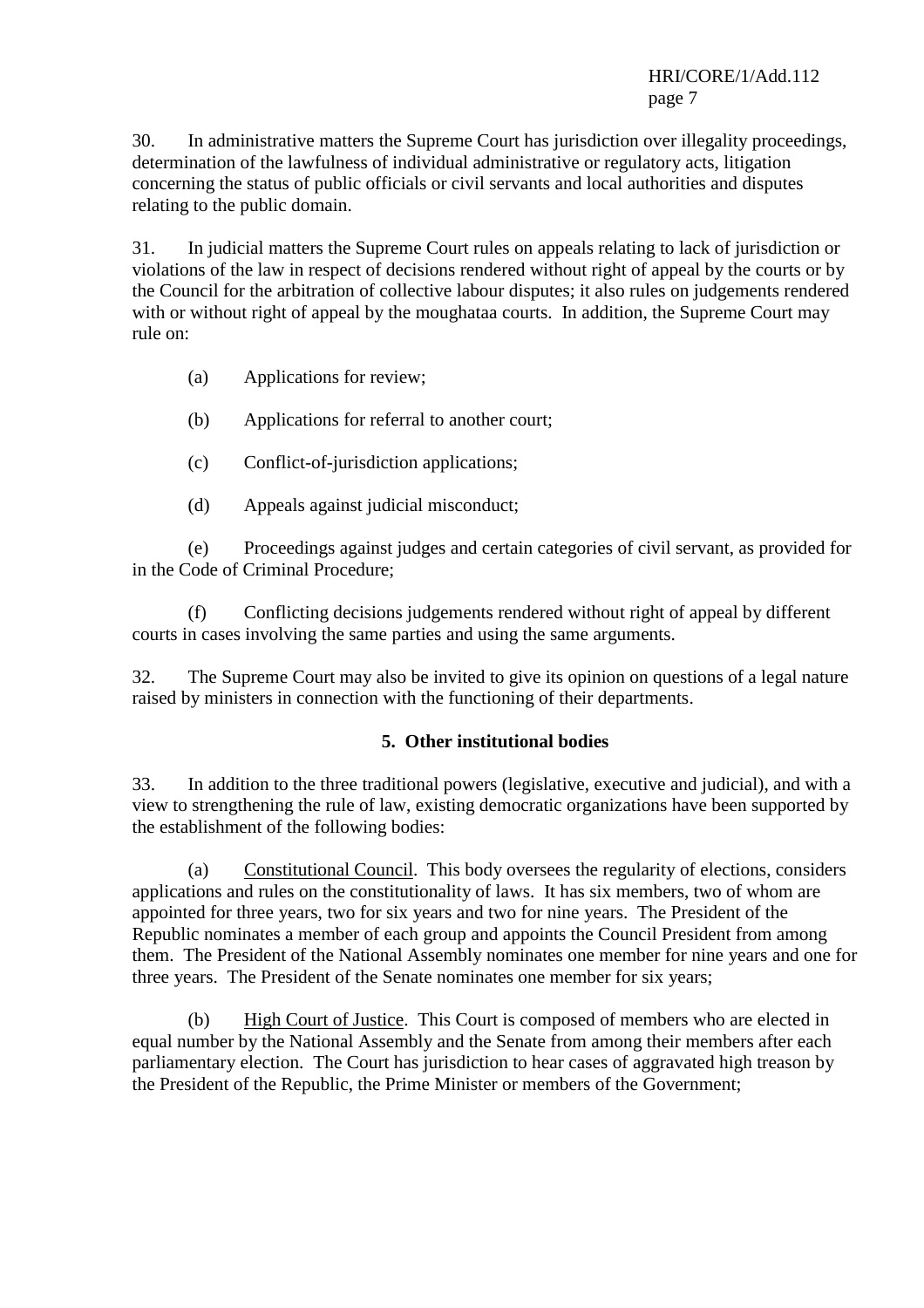HRI/CORE/1/Add.112 page 8

 (c) Court of Audit. The Court of Audit is the highest institution for the audit of public finances. By its ongoing and systematic verification, information and advisory activities it contributes to the achievement of the following goals:

- (i) Protection of public finances;
- (ii) Improvement of management methods and techniques;
- (iii) Rationalization of administrative procedures.

The Court of Audit is composed of the following members:

- (i) The President of the Court;
- (ii) The presidents of the divisions;
- (iii) The presidents of the sections;
- (iv) Advisers;
- (v) Auditors.

 (d) Supreme Islamic Council. This institution is composed of five members appointed by the President of the Republic. It issues opinions on matters on which it is consulted by the President of the Republic.

 (e) Economic and Social Council. The Economic and Social Council is requested by the President of the Republic to give its views on draft laws, orders and decrees of an economic and social nature and on bills of the same kind that are submitted to him. The Council may also be consulted by the President of the Republic on any economic or social matter of concern to the State.

 (f) Mediator of the Republic. The Mediator of the Republic is an "independent authority"; he is appointed for an indefinite term of office. He receives applications from citizens relating to unsettled disputes in their relations with State administrations, territorial public authorities, public establishments and all other public service bodies. He advises the President of the Republic on disputes between citizens and the administration. He may also take part in improving the functioning of administrative bodies whose unsatisfactory operation he has found to be harmful to citizens by formulating proposals and suggestions designed to improve the functioning of the bodies concerned. The Second World Congress of Ombudsmen and Mediators of French-Speaking Countries, which was held at Nouakchott from 19 to 21 May 1998 and had as its theme the topic "Ombudsmen and Mediators: the independence of the institution in the service of democracy", paid a tribute to this institution's renown, its independence and its ability to play a regulatory and mediation role.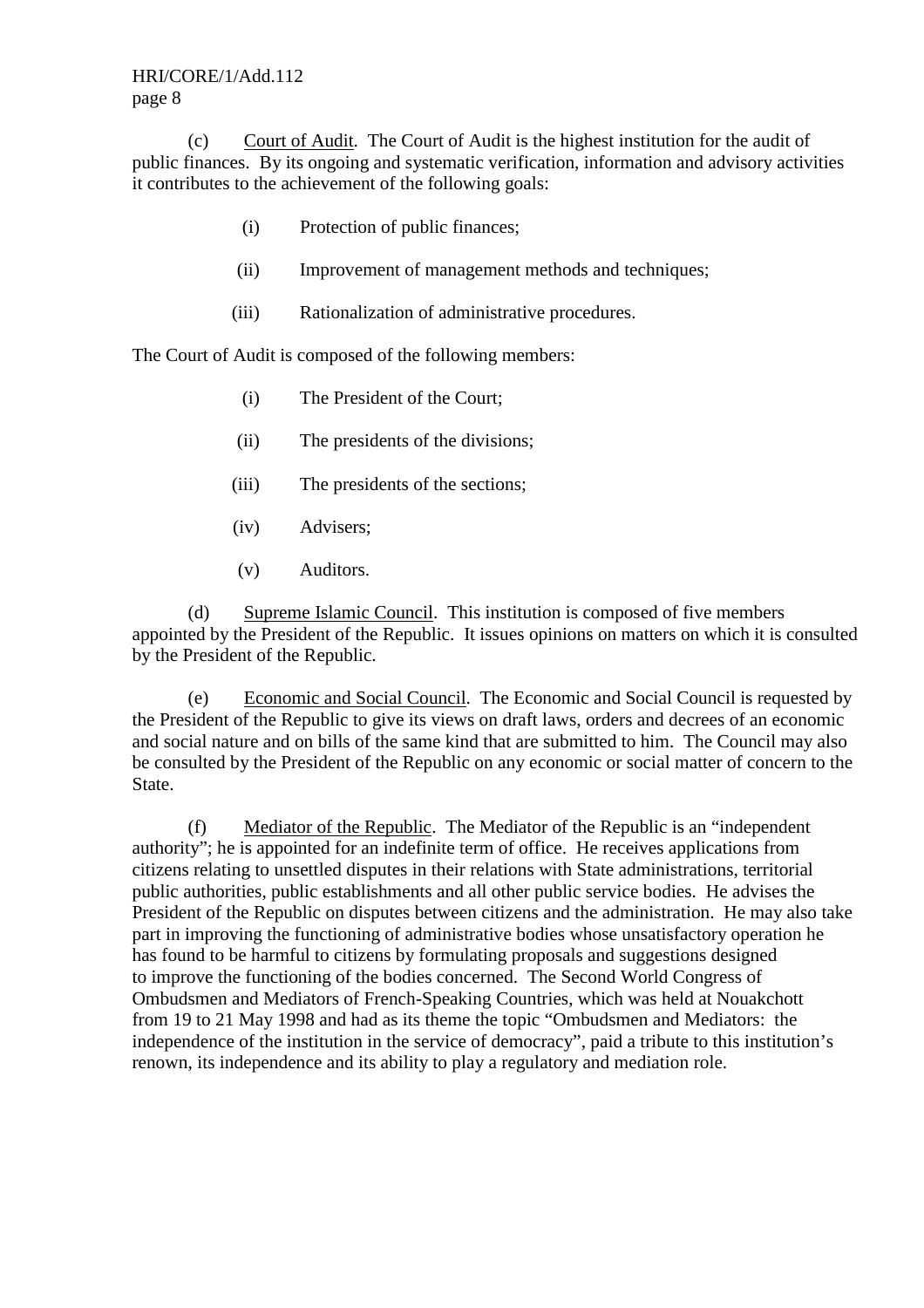#### **III. CONSTITUTIONAL GUARANTEES AND GENERAL LEGAL FRAMEWORK FOR THE PROTECTION OF HUMAN RIGHTS**

## **A. Constitutional guarantees**

34. In its preamble, the Constitution of 20 July 1991 proclaims the attachment of the Mauritanian people to Islam and to the principles of democracy, as defined by the Universal Declaration of Human Rights and the African Charter of Human and Peoples' Rights, as well as by other international conventions to which Mauritania is a party.

35. The Constitution gives human rights constitutional status by providing that "freedom, equality and human dignity can only be assured in a society that respects the rule of law" and reaffirms the commitment of the Mauritanian people to guaranteeing the following rights and principles:

- (a) The right to equality;
- (b) Human rights and fundamental freedoms;
- (c) The right to own property;
- (d) Political and trade union freedoms;
- (e) Economic and social rights; and
- (f) Rights pertaining to the family, the basic unit of Islamic society.

36. Article 10 of the Constitution strengthens Mauritania's commitment to human rights and fundamental freedoms by providing that the State shall guarantee public and individual freedoms to all its citizens and, in particular:

- (a) Freedom of movement and residence in any part of the territory of the Republic;
- (b) Freedom to enter and leave the national territory;
- (c) Freedom of opinion and of thought;
- (d) Freedom of expression;
- (e) Freedom of assembly;
- (f) Freedom to join the political or trade union organization of their choice;
- (g) Freedom of trade and industry;
- (h) Freedom of intellectual, artistic and scientific creative effort.